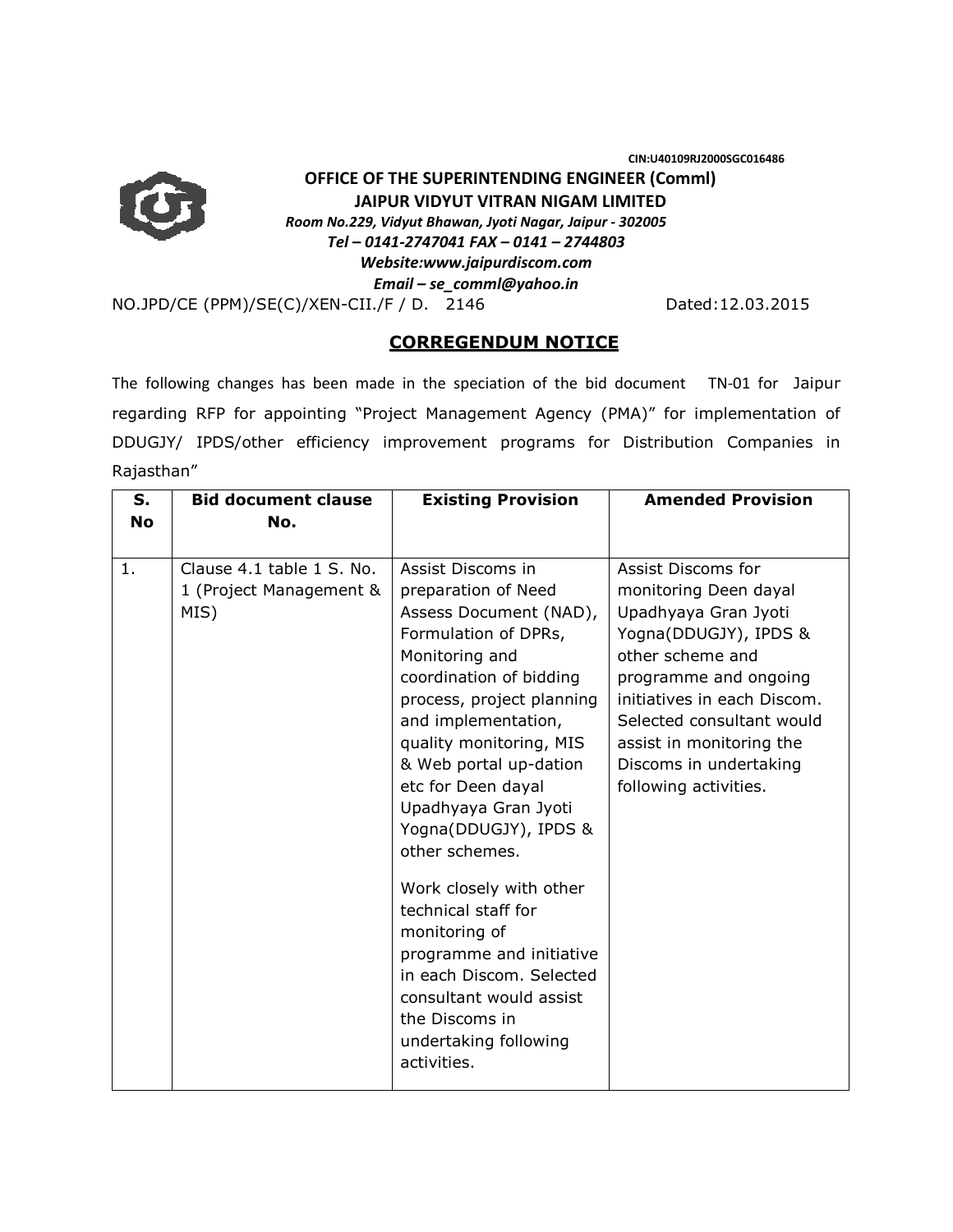| 2.  | Clause 4.1 table 1 S. No. | Assist in verification of   | Assist in monitoring of         |
|-----|---------------------------|-----------------------------|---------------------------------|
|     | 1 (Project Management &   | invoices raised by the      | verification of invoices        |
|     | MIS)                      | contractor                  | raised by the contractor        |
| 3.  | Clause 3 (Eligibility     | The Bidder must have        | The Bidder must have done       |
|     | Criteria) Table S. No. 2  | done similar work for at    | similar work for at least       |
|     | (Technical)               | least three(3)              | three(3) distribution utilities |
|     |                           | distribution utilities in 3 | in 2 different states in India  |
|     |                           | different states in India   | during last 5 years (from       |
|     |                           | during last 5 years (       | 01.01.2010 to 31.12.2014)       |
|     |                           | from 01.01.2010 to          | each valued at least Rs. 30     |
|     |                           | 31.12.2014) each valued     | lakhs.                          |
|     |                           | at least Rs. 50 lakhs.      |                                 |
|     |                           |                             |                                 |
| 4.  | Clause 4.2 Table 2 S. No. | Total Experience: At        | Total Experience : At least 7   |
|     | 1 (Project Management     | least 5 years in power      | years in power sector           |
|     | Consultant)               | sector                      |                                 |
| 5.  | Clause 4.2 Table 2 S. No. | Total Experience: At        | Total Experience : At least 3   |
|     | 2 (MIS Consultant         | least 2 years in power      | years in power sector           |
|     | Discom Level)             | sector                      |                                 |
| 6.  | Clause 4.2 Table 2 S. No. | Total Experience: At        | Total Experience: At least 3    |
|     | 3 (Loss Reduction         | least 2 years in power      | years in power sector           |
|     | Monitoring Consultant)    | sector                      |                                 |
|     |                           |                             |                                 |
| 7.  | Clause 4.2 Table 2 S. No. | Total Experience: At        | Total Experience: At least 3    |
|     | 4 (Revenue Monitoring     | least 2 years in power      | years in power sector           |
|     | Consultant)               | sector                      |                                 |
| 8.  | Clause 4.2 Table 2 S. No. | Total Experience: At        | Total Experience: At least 3    |
|     | 5 (Cost Optimization      | least 2 years in power      | years in power sector           |
|     | Consultant)               | sector                      |                                 |
| 9.  | Clause 5.4.1 Evaluation   | Experience in power         | Experience in power sector      |
|     | Method Table Sr. No.      | sector in India.            | in India.                       |
|     | 2(a)                      |                             |                                 |
|     |                           | 1 mark for each<br>a.       | 1 mark for each<br>a.           |
|     |                           | additional                  | additional complete             |
|     |                           | complete year of            | year of experience              |
|     |                           | experience above            | above 7 years,                  |
|     |                           | 5 years, subject            | subject to a                    |
|     |                           | to a maximum of             | maximum of 4                    |
|     |                           | 4 marks.                    | marks.                          |
| 10. | Clause 5.4.1 Evaluation   | Experience in power         | Experience in power sector      |
|     | Method Table Sr. No.      | sector in India.            | in India.                       |
|     |                           |                             |                                 |